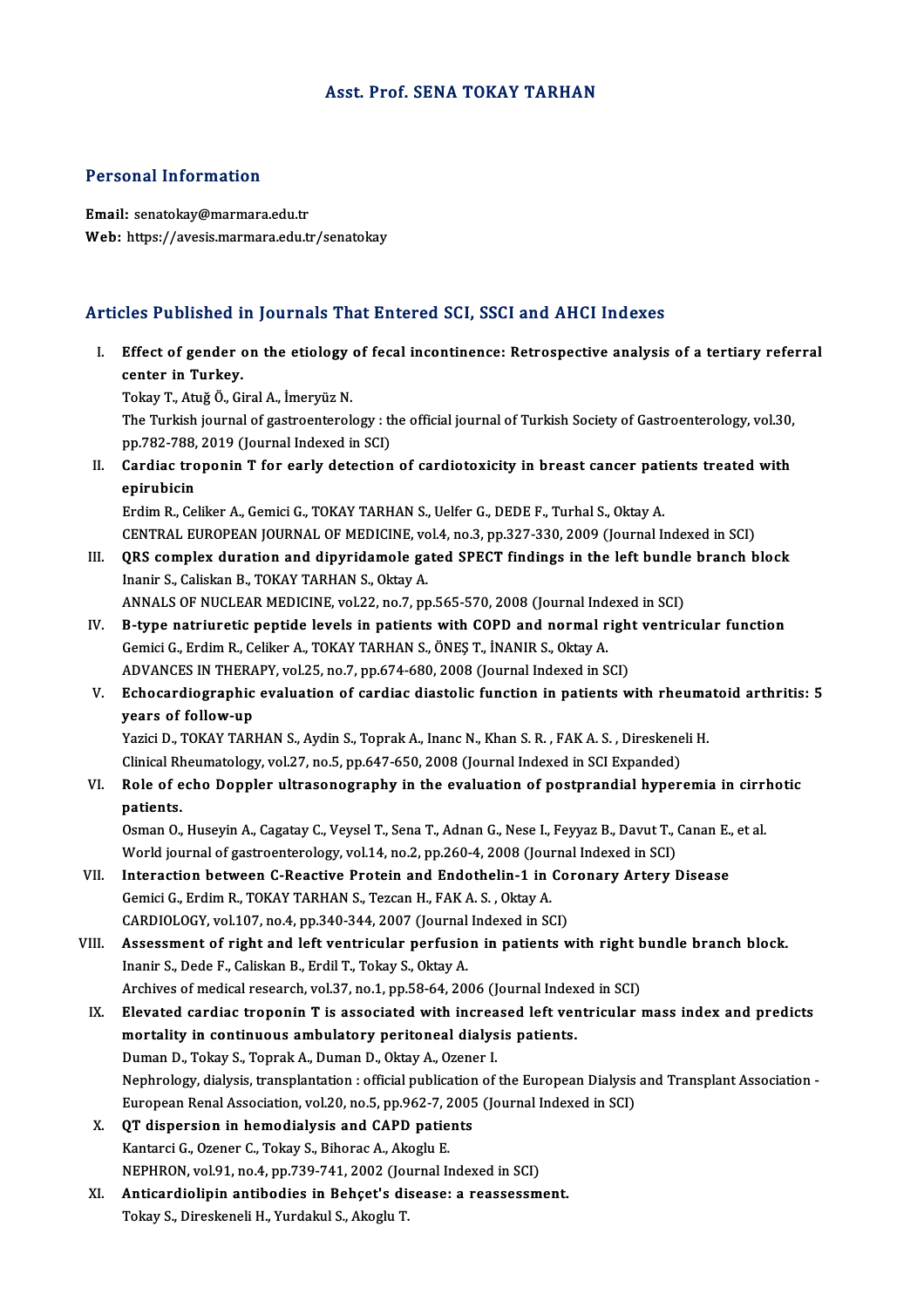Rheumatology (Oxford, England), vol.40, no.2, pp.192-5, 2001 (Journal Indexed in SCI)

- Rheumatology (Oxford, England), vol.40, no.2, pp.192-5, 2001 (Journal Indexed in SCI)<br>XII. Correlation of myocardial fractional flow reserve with thallium-201 SPECT imaging in intermediate-Rheumatology (Oxford, England), vol.<br>Correlation of myocardial fractio<br>severity coronary artery lesions.<br>Coumar O. Fol: A. Taggan H. Inonin S. Correlation of myocardial fractional flow reserve with thallium-201<br>severity coronary artery lesions.<br>Caymaz O., Fak A., Tezcan H., Inanir S., Toprak A., Tokay S., Turoglu T., Oktay A.<br>The Journal of invesive cardiology vo severity coronary artery lesions.<br>Caymaz O., Fak A., Tezcan H., Inanir S., Toprak A., Tokay S., Turoglu T., Oktay A.<br>The Journal of invasive cardiology, vol.12, pp.345-50, 2000 (Journal Indexed in SCI)
	-
- Caymaz O., Fak A., Tezcan H., Inanir S., Toprak A., Tokay S., Turoglu T., Oktay A.<br>The Journal of invasive cardiology, vol.12, pp.345-50, 2000 (Journal Indexed in SCI)<br>XIII. Measurement of myocardial fractional flow reserv and non-infarct related coronary artery lesions.<br>Caymaz O., Tezcan H., Fak A., Toprak A., Tokay S., Oktay A. Measurement of myocardial fractional flow reserv<br>and non-infarct related coronary artery lesions.<br>Caymaz O., Tezcan H., Fak A., Toprak A., Tokay S., Oktay A.<br>The Journal of invesive sardialegy vol 12, nn 226,41,200

The Journal of invasive cardiology, vol.12, pp.236-41, 2000 (Journal Indexed in SCI)

Caymaz O., Tezcan H., Fak A., Toprak A., Tokay S., Oktay A.<br>The Journal of invasive cardiology, vol.12, pp.236-41, 2000 (Journal Indexed in SCI)<br>XIV. Additive effects of simvastatin and hormone replacement therapy in hyper The Journal of invasive card<br>Additive effects of simva<br>postmenopausal women.<br>Fek A. Frenue M. Terson H. Additive effects of simvastatin and hormone replacement therapy in hyperchole:<br>postmenopausal women.<br>Fak A., Erenus M., Tezcan H., Caymaz O., Atagündüz P., Tokay S., Toprak A., Oktay S., Oktay A.<br>Journal of the American Co

postmenopausal women.<br>Fak A., Erenus M., Tezcan H., Caymaz O., Atagündüz P., Tokay S., Toprak A., Oktay S., Oktay A.<br>Journal of the American College of Cardiology, vol.34, pp.311-2, 1999 (Journal Indexed in SCI) Fak A., Erenus M., Tezcan H., Caymaz O., Atagündüz P., Tokay S., Toprak A., Oktay S., Oktay A.<br>Journal of the American College of Cardiology, vol.34, pp.311-2, 1999 (Journal Indexed in SCI)<br>XV. Intravenous Propafenone for

Journal of the American College of Cardiology, vol.34, pp.<br>Intravenous Propafenone for Conversion of Atrial<br>Randomized, Placebo-controlled, Crossover Study.<br>Fek A. Tersen H. Coumer O. Tokey S. Oltoy S. Oltoy A. Intravenous Propafenone for Conversion of Atria<br>Randomized, Placebo-controlled, Crossover Stud<br>Fak A., Tezcan H., Caymaz O., Tokay S., Oktay S., Oktay A.<br>Journal of cardiouscrular phermasology and therapout: Randomized, Placebo-controlled, Crossover Study.<br>Fak A., Tezcan H., Caymaz O., Tokay S., Oktay S., Oktay A.<br>Journal of cardiovascular pharmacology and therapeutics, vol.2, pp.251-258, 1997 (Journal Indexed in SCI<br>Expanded) Fak A., Tezcan H., Caymaz O., Tokay S., Oktay S., Oktay A.

### Articles Published in Other Journals

rticles Published in Other Journals<br>I. The role of myocardial performance index and Nt-proBNP levels as a marker of heart dysfunction in<br>Reproducibalis signifiation patients non-transference in Sensi Journal<br>The role of myocardial perform<br>nonalcoholic cirrhotic patients<br>TOKAV TABHAN S. Vilmaz Eng E. El nonalcoholic cirrhotic patients<br>TOKAY TARHAN S., Yilmaz Enc F., EREN F., FAK A. S. , Ozdogan O. MARMARA MEDICAL JOURNAL, vol.35, no.1, pp.10-16, 2022 (Journal Indexed in ESCI) I TOKAY TARHAN S., Yilmaz Enc F., EREN F., FAK A. S. , Ozdogan O.<br>MARMARA MEDICAL JOURNAL, vol.35, no.1, pp.10-16, 2022 (Journal Indexed in ESCI)<br>II. 11.-14.Gebelik haftalarında bakılan uterin arter doppleri, maternal ekok MARMARA MEDICAL JOURNAL, vol.35, no.1, pp.10-16, 2022 (Journal Indexed in ESCI)<br>11.-14.Gebelik haftalarında bakılan uterin arter doppleri, maternal ekokardiyografi ve serum<br>belirteçlerinin preeklampsi ve intrauterin gelişm 11.-14.Gebelik haftalarında bakılan uterin arter dopple<br>belirteçlerinin preeklampsi ve intrauterin gelişme geri<br>Abbas Z., Başgül A., Kavak Z.N., Tokay Tarhan S., Gökaslan H.<br>Kadın Doğum Dergisi val 4.no 4.np 925.929.2006 ( belirteçlerinin preeklampsi ve intrauterin gelişme geriliğini tahminindeki yeri<br>Abbas Z., Başgül A., Kavak Z. N. , Tokay Tarhan S., Gökaslan H.<br>Kadın Doğum Dergisi, vol.4, no.4, pp.935-939, 2006 (Other Refereed National Jo

Abbas Z., Başgül A., Kavak Z. N. , Tokay Tarhan S., Gökaslan H.<br>Kadın Doğum Dergisi, vol.4, no.4, pp.935-939, 2006 (Other Refereed National Journals)<br>III. Hastane içi Kalp Cerrahisi desteği olmadan kalp kateterizasyonu Kadın Doğum Dergisi, vol.4, n<br>Hastane içi Kalp Cerrahisi<br>anjioplasti yapılabilir mi?<br>Ceymer O. Fek A.S. Tergen L Hastane içi Kalp Cerrahisi desteği olmadan kalp kateterizasyonu , ko<br>anjioplasti yapılabilir mi?<br>Caymaz O., Fak A. S. , Tezcan H., Akgün S., Toprak A., Tokay Tarhan S., Oktay A.<br>Türk Girisimsel Kardivaleji Dergisi val 3. n anjioplasti yapılabilir mi?<br>Caymaz O., Fak A. S. , Tezcan H., Akgün S., Toprak A., Tokay Tarhan S., Oktay A.<br>Türk Girişimsel Kardiyoloji Dergisi, vol.3, pp.22-29, 1999 (Other Refereed National Journals)

- Caymaz O., Fak A. S. , Tezcan H., Akgün S., Toprak A., Tokay Tarhan S., Oktay A.<br>Türk Girişimsel Kardiyoloji Dergisi, vol.3, pp.22-29, 1999 (Other Refereed National Journals)<br>IV. Hiperkolesterolemisi olan postmenopozal kad Türk Girişimsel Kardiyoloji Dergisi, vol.3, pp.22-29, 1999 (Other Refereed National Hiperkolesterolemisi olan postmenopozal kadınlarda simvastatinin te<br>hormon replasmanı tedavisi ile birlikte serum lipid düzeylerine etkisi Hiperkolesterolemisi olan postmenopozal kadınlarda simvastatinin tek başına ve sü<br>hormon replasmanı tedavisi ile birlikte serum lipid düzeylerine etkisi<br>Fak A. S., Erenus M., Caymaz O., Tezcan H., Atagündüz M. P., Tokay Ta hormon replasmanı tedavisi ile birlikte serum lipid düzeylerine etkisi<br>Fak A. S. , Erenus M., Caymaz O., Tezcan H., Atagündüz M. P. , Tokay Tarhan S., Oktay Ş., Oktay A.<br>Türk Kardiyoloji Derneği Arşivi, vol.26, no.9, pp.56 Fak A. S. , Erenus M., Caymaz O., Tezcan H., Atagündüz M. P. , Tokay Tarhan S., Oktay Ş., Oktay A.<br>Türk Kardiyoloji Derneği Arşivi, vol.26, no.9, pp.561-567, 1998 (Other Refereed National Journals)<br>V. Atrial Fibrilasyonun
- Türk Kardiyoloji Derneği Arşivi, vol.26, no.9, pp.561-567, 1998 (Otherial Fibrilasyonun ve Flatterin sinüs ritmine çevrilmesin<br>Fak A. S., Tezcan H., Caymaz O., Tokay Tarhan S., Oktay Ş., Oktay A.<br>Türk Kardiyaleji Derneği A Atrial Fibrilasyonun ve Flatterin sinüs ritmine çevrilmesinde intravenöz propafenonun<br>Fak A. S. , Tezcan H., Caymaz O., Tokay Tarhan S., Oktay Ş., Oktay A.<br>Türk Kardiyoloji Derneği Arşivi, vol.25, no.7, pp.406-411, 1997 (O Fak A. S. , Tezcan H., Caymaz O., Tokay Tarhan S., Oktay Ş., Oktay A.<br>Türk Kardiyoloji Derneği Arşivi, vol.25, no.7, pp.406-411, 1997 (Other Refereed N<br>VI. Anticardiolipin Antibodies in patients on chronic haemodialysis<br>Öz Türk Kardiyoloji Derneği Arşivi, vol.25, no.7, pp.406-411, 1997 (Other Refereed National Journals)
- Anticardiolipin Antibodies in patients on chronic haemodialysis<br>Özener İ. Ç. , Tokay Tarhan S., Direskeneli R. H. , Lawrence R., Erman M., Akoğlu E.<br>Türk Nefroloji Diyaliz ve Transplantasyon Dergisi, vol.3, no.3, pp.126-12 Özener İ. (<br>Türk Nefr<br>Journals)

# Journals)<br>Refereed Congress / Symposium Publications in Proceedings

efereed Congress / Symposium Publications in Proceedings<br>I. "CORE LOWER URİNARY TRACT SYMPTOM SCORE" (CLSS)'UN TÜRKÇE DİL VE PSİKOMETRİK<br>VALİDASYONU 1992 YORGI<br>"CORE LOWER<br>VALİDASYONU